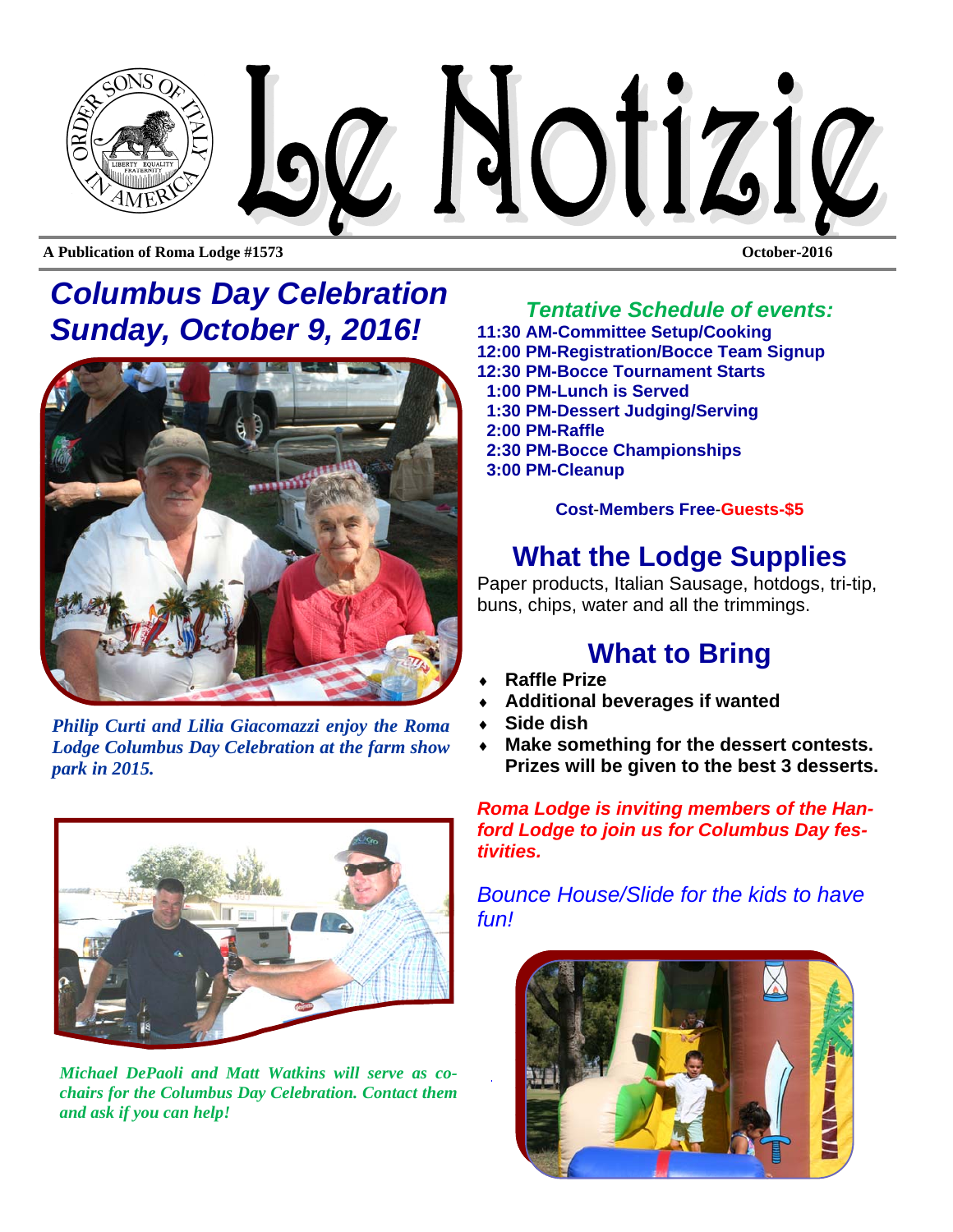# **Leadership Builds Your Resume!**

*CODER CODER CODER CODER CODER 12 to 15*<br> *A post during their working careers!*<br>
In most cases, as part of applying for a new job, is *todays young people will have 12 to 15 jobs during their working careers!* 

to create or update your resume. The purpose of a resume is to provide a summary of your skills, abili‐ ties and accomplishments. It becomes a snapshot of who you are and is an important part of giving a potential employer an insight into what may make you a good fit for the job you are interested in pursuing.

As part of any good resume is a section devoted to your volunteerism and service in non‐profit or‐ ganizations. In recent years, volunteering or serving your community has become a big part of our edu‐ cational system as more and more emphasis has been placed on serving your community. In many K‐ 12 programs students are often encouraged or required to complete so many volunteer hours as part of their education. Our junior members can use these activities when applying for scholarships from a variety of different sources.



Now, listing that you were a Day Bocce Championship Team, may not weigh heavily in getting your next job, but being a Roma Lodge Officer, committee chair or serving in some other leadership activity may. These leadership roles have a big impact on your re‐ sume because they indicate your willingness to accept leadership responsibilities,

complete tasks successfully, be a team player or show your readiness to take on new challenges. All very important to employers who are looking for qualified candidates.

2017 will bring new opportunities for Roma Lodge members to take on leadership roles in the organiza‐ tion. Our nomination committee will be soliciting members to serve as officers, committee chairs or

#### *Heralds Message*

serve on a variety of committees to conduct lodge activities for 2017 and 2018.

Our first step will be to contact existing officers and see if they want to continue in their current positions, seek new positions or relinquish their position



WILL YOU BE IN NEXT YEARS PICTURE?

to others who may want to serve in leadership roles.

member of the 2016 Columbus meeting for the lodge members to vote on. Officers We will have a slate of officers at the November and board members will be elected for the 2017‐ 2018 term and be installed at the January‐2017 meeting.

> According to the lodge bylaws any member in good standing who has been a member for a mini‐ mum of 6 months may run for any office with the ex‐ ception of the president and vice president who must have served at least one term in another position.

If you are currently a member who would like to be nominated for a lodge office or board member please send me an email (larryduƩo@yahoo.com) or call me at 559‐901‐4683 and let me know if you would like to be nominated for a position in the lodge.

*So if you are looking for a great addiƟon to your resume showing your leadership abilities you may want to run for an officer posiƟon in Roma Lodge!*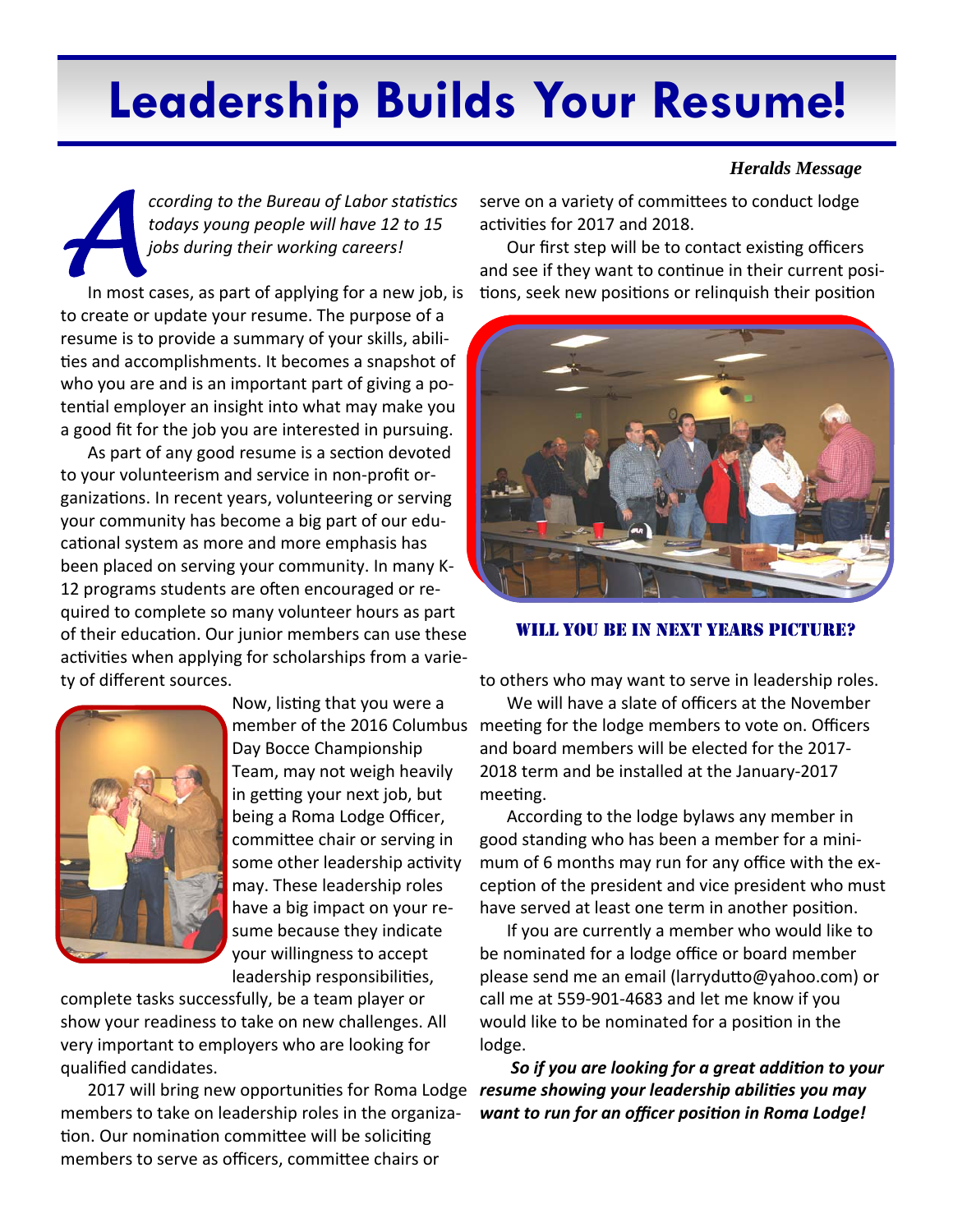# *Newest Member!*

Giana Kathleen Daramy is the newest member of Roma Lodge. She is shown at right with her mother Maci Daramy and Mistress of Ceremonies Kathy Canata. Giana plans to compete in the Grand Lodge Queen



contest in 2032 following in her mom's footsteps of being the state queen!

### **Sunshine News!**

Get well wishes goes to **Leroy Beecher** who is having eye surgery and **Austin Gentry** who suffered whiplash. Don't ask him how.

# *Members in the News!*

Long time Roma Lodge members **Ron and Karen Pedroncelli** with grandson **Camden Taylor**.

#### **Faye Taylor** was

installed as President of the Sierra View District Hospital Volunteer League for the 2016-17 term. Faye is a 40 year member of Roma Lodge. The



installation was held at the River Island Country Club in Porterville. Faye has volunteered for many years with the group at the hospital and contributes of her time and resources to assist patients at the hospital through the league.

# **Goat Queen!**

Roma Lodge Chaplain **Pam Sola**  with some of her winning goats at the Tulare County Fair.





# **New Baby**

**Ava James Clark was born on September 16, 2016 in Columbus Ohio. She weighed 7lbs 2.5 oz and was 19 inches long. Ava is the daughter of Roma Lodge member Nicole Luis-Clark and husband Anthony Clark and granddaughter of Maryann Luis and the late Jim Luis. Her dad is in dental school at Ohio State University and mom is a registered nurse at Nationwide Children's Hospital in Columbus.** 



# **2017-18 Officer Nominations**

The nomination committee will be presenting a slate of officers for the 2017-18 term at the November meeting. All of the current officers have been contacted to determine their interest in continuing in their current position, seeking a new position or no longer willing to serve on the slate of officer team.

Once they reply the officer nomination committee will meet to nominate a slate of officers for voting by the membership. If you are interested in seeking a position on the slate of officers please contact **President David DePaoli (804 -5443)** or nomination committee chair **Larry Dutto (901-4683)** prior to the October meeting.